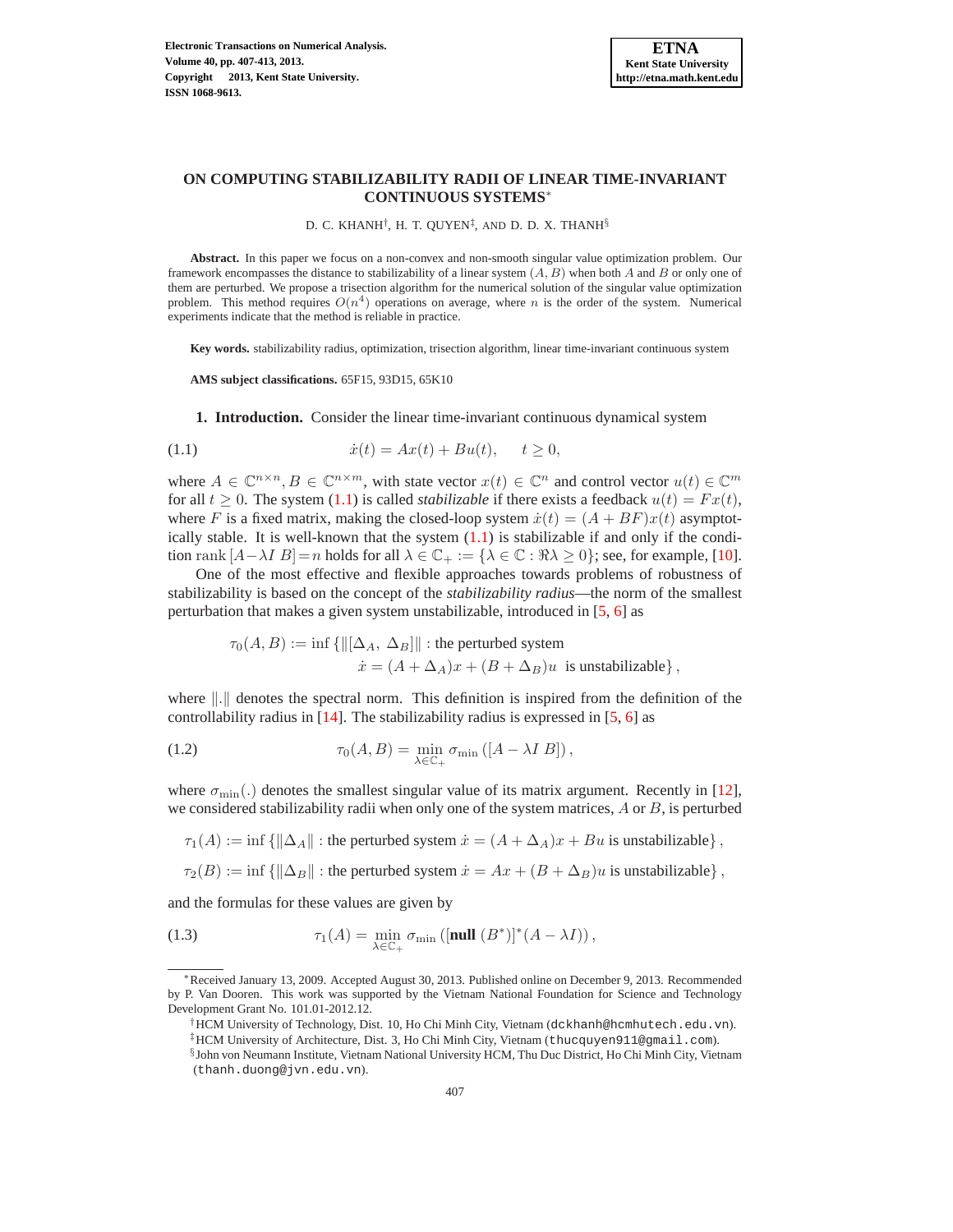### <span id="page-1-0"></span>408 D. C. KHANH, H. T. QUYEN, AND D. D. X. THANH

(1.4) 
$$
\tau_2(B) = \min_{\lambda \in \sigma(A) \cap \mathbb{C}_+} \sigma_{\min}(B^* \text{null } (A - \lambda I)),
$$

where **null** (.) is the matrix whose columns form an orthonormal basis of the null space of its matrix argument.

Problem  $(1.4)$  can be computed easily. But problems  $(1.2)$  and  $(1.3)$  are non-smooth optimization problems in two real variables  $\alpha$  and  $\beta$ , the real and imaginary parts of  $\lambda$ . Moreover, the objective functions  $\sigma_{\min}([A - \lambda I B])$  or  $\sigma_{\min}([\text{null } (B^*)]^*(A - \lambda I))$  are not convex and may have many local minima, so standard optimization methods, which usually are only guaranteed to converge to a local minimum, will not yield reliable results in general.

To the best of our knowledge, the problem of computing stabilizability radii has not been studied in the literature even though several algorithms have been designed to compute controllability radii; see  $\lceil 3, 4, 7, 8, 9, 11, 13 \rceil$  $\lceil 3, 4, 7, 8, 9, 11, 13 \rceil$  $\lceil 3, 4, 7, 8, 9, 11, 13 \rceil$  $\lceil 3, 4, 7, 8, 9, 11, 13 \rceil$  $\lceil 3, 4, 7, 8, 9, 11, 13 \rceil$  $\lceil 3, 4, 7, 8, 9, 11, 13 \rceil$  $\lceil 3, 4, 7, 8, 9, 11, 13 \rceil$  $\lceil 3, 4, 7, 8, 9, 11, 13 \rceil$  $\lceil 3, 4, 7, 8, 9, 11, 13 \rceil$  $\lceil 3, 4, 7, 8, 9, 11, 13 \rceil$  $\lceil 3, 4, 7, 8, 9, 11, 13 \rceil$ . In the papers  $\lceil 4, 7, 11 \rceil$ , two-dimensional grid techniques are used that are too costly for high accuracy. Gu [\[8\]](#page-5-2) proposed a bisection method which can correctly estimate  $\tau_0(A, B)$  within a factor of two in polynomial time in n. Burke et al. [\[3\]](#page-4-1) suggested a trisection variant to retrieve the distance to uncontrollability to any desired accuracy with  $O(n^6)$  complexity. Gu et al. [\[9\]](#page-5-3) and Mengi [\[13\]](#page-6-4) reduced the average running time to  $O(n^4)$  by employing inverse iterations and the shift-and-invert preconditioned Arnoldi method. It is the main purpose of this paper to describe a numerical method for computing both problems  $(1.2)$  and  $(1.3)$ .

<span id="page-1-1"></span>Indeed, we consider the following non-convex and non-smooth general optimization problem

(1.5) 
$$
\tau(P,Q) = \min_{\lambda \in \mathbb{C}_+} \sigma_{\min}(P - \lambda Q),
$$

where P, Q are some given matrices in  $\mathbb{C}^{p \times q}$  such that  $p \leq q$  and rank $(Q) = p$ .

We can check that if  $P := [AB], Q := [I \ 0]$ , then problem [\(1.5\)](#page-1-1) reduces to prob-lem [\(1.2\)](#page-0-1), and if  $P := [\text{null}(B^*)]^* A$ ,  $Q := [\text{null}(B^*)]^*$ , then problem [\(1.5\)](#page-1-1) reduces to problem [\(1.3\)](#page-0-2). In this paper, based on the idea of the trisection algorithm introduced in [\[3\]](#page-4-1), we present a method to solve  $(1.5)$ .

The structure of this paper is as follows. In the next section, we give a modified version of Gu's result  $[8,$  Theorem 3.1] that is applicable to  $(1.5)$ . Then, we apply the obtained results to state a method for solving this problem in Section [3.](#page-2-0) Finally, the reliability of the algorithm is demonstrated by numerical examples in Section [4.](#page-4-3)

**2. Modified version of Gu's theorem.** The methods for computing the controllabil-ity radius in [\[8,](#page-5-2) [9,](#page-5-3) [13\]](#page-6-4) are based on a simultaneous comparison of two bounds  $\delta_1 > \delta_2$ with  $\tau_0(A, B)$ , i.e., one of the following inequalities is verified

<span id="page-1-2"></span>
$$
\tau_0(A, B) \le \delta_1 \quad \text{or} \quad \tau_0(A, B) > \delta_2.
$$

This so-called Gu's test based on [\[8,](#page-5-2) Theorem 3.1] returns some information about only one of the inequalities even if both of them may be satisfied.

It is remarkable that Gu's test in [\[8\]](#page-5-2) cannot be applied to solve the general problem [\(1.5\)](#page-1-1). The search space of  $(1.5)$  is just the closed right half of the complex plane, which naturally leads to the idea of a *vertical search* as in the following theorem.

THEOREM 2.1. *Assume that*  $\delta > \tau(P,Q)$ . *Given a number*  $\eta \in (0, \frac{2(\delta - \tau(P,Q))}{\|\Omega\|})$  $\frac{-\tau(P,Q))}{\|Q\|_2}$ , then *there exists a pair*  $(\alpha, \beta)$  *of a non-negative number*  $\alpha$  *and a real number*  $\beta$  *such that* 

(2.1) 
$$
\sigma_{\min}[P - (\alpha + \beta i)Q] = \sigma_{\min}[P - (\alpha + \eta i + \beta i)Q] = \delta.
$$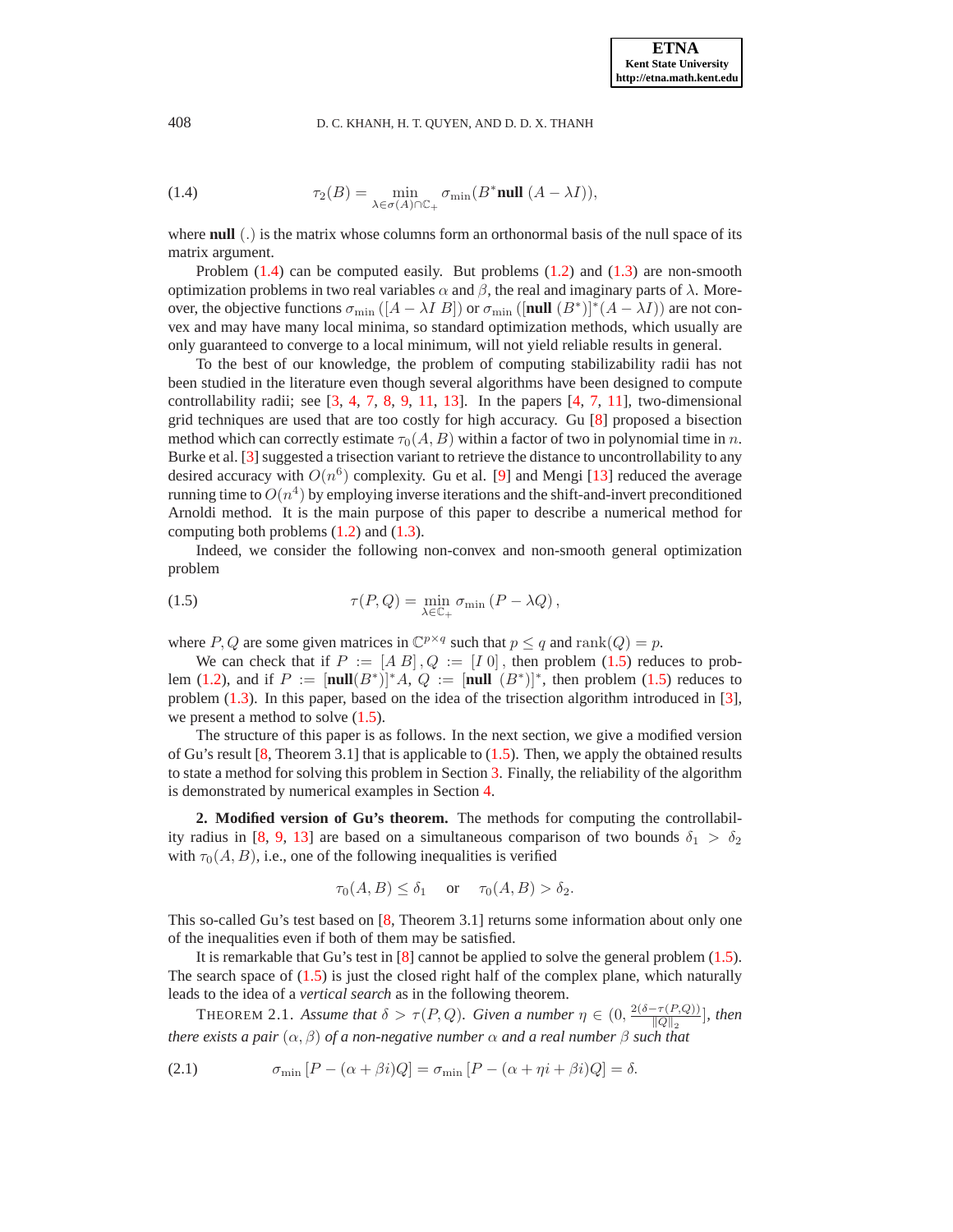<span id="page-2-3"></span><span id="page-2-2"></span><span id="page-2-1"></span>

**ETNA Kent State University http://etna.math.kent.edu**

We omit the proof of this theorem, since it is similar to that of  $[8,$  Theorem 3.1] but with horizontal search replaced by vertical search. If we rewrite problem  $(1.5)$  as

$$
\tau(P,Q) = \min_{\lambda \in \mathbb{C}, \Re \lambda \ge 0} \sigma_{\min} (iP - \lambda Q),
$$

the horizontal search can also be applied to solve  $(1.5)$ . For the numerical verification, we only need a relation implied by [\(2.1\)](#page-1-2).

COROLLARY 2.2. *Assume that*  $\delta > \tau(P,Q)$ . *Given a number*  $\eta \in (0, \frac{2(\delta - \tau(P,Q))}{\|\Omega\|})$  $\frac{-\tau(P,Q))}{\|Q\|_2}$ , then *there exists a pair*  $(\alpha, \beta)$  *of a non-negative number*  $\alpha$  *and a real number*  $\beta$  *such that* 

(2.2) 
$$
\delta \in \sigma [P - (\alpha + \beta i)Q] \cap \sigma [P - (\alpha + \eta i + \beta i)Q],
$$

*where*  $\sigma(.)$  *is the set of all singular values of its matrix argument.* 

For  $\delta_1 > \delta_2 > 0$ , set  $\delta = \delta_1$  and  $\eta = \frac{2(\delta_1 - \delta_2)}{\|\mathcal{O}\|_{\infty}}$  $\frac{\delta_1 - \delta_2}{\|Q\|_2}$ . This corollary implies that when no pair  $(\alpha, \beta)$  satisfying [\(2.2\)](#page-2-1) exists, the inequality  $\eta > \frac{2(\delta - \tau(P,Q))}{\|Q\|_2}$  is valid, so condition

$$
\tau(P,Q) > \delta_2
$$

holds. On the other hand, when a pair exists, then by definition we can conclude that

$$
\tau(P,Q) \leq \delta_1.
$$

<span id="page-2-0"></span>This is called the *modified Gu test for the stabilizability radius*.

**3. Trisection algorithm for computing stabilizability radii.** The bisection algorithm of Gu [\[8\]](#page-5-2) keeps only an upper bound on the distance to uncontrollability. It refines the upper bound until condition [\(2.3\)](#page-2-2) is satisfied, and at termination the controllability radius lies within a factor of 2 of  $\delta_1$ , i.e.,  $\delta_1/2 < \tau(P,Q) \leq 2\delta_1$ . To obtain the distance to uncontrollability with better accuracy, Burke et al. [\[3\]](#page-4-1) proposed a trisection variant. Since the derivation of the details of the algorithm presented in this section follows [\[9\]](#page-5-3) step by step, we just give brief results. Using the modified Gu test for the stabilizability radius instead of Gu's test, the trisection algorithm yields bounds of  $\tau(P,Q)$  in form of an interval  $[l, u]$  and reduces the length of this interval by a factor of  $\frac{2}{3}$  at each iteration.

| Trisection algorithm for computing $(1.5)$                                                                          |  |  |  |
|---------------------------------------------------------------------------------------------------------------------|--|--|--|
| $P, Q \in \mathbb{C}^{k \times n}$ with $k \leq n$ and rank $(Q) = k$ and a tolerance $\varepsilon > 0$ .<br>Input: |  |  |  |
| <b>Output:</b> Scalars l and u satisfying $l < \tau(P,Q) \leq u$ and $u - l < \varepsilon$ .                        |  |  |  |
| Initialize the lower bound as $l = 0$ and the upper bound as $u = \sigma_{\min}(P)$ .                               |  |  |  |
| repeat                                                                                                              |  |  |  |
|                                                                                                                     |  |  |  |
| $\begin{array}{l} \delta_1 = l + \frac{2}{3}(u - l) \\ \delta_2 = l + \frac{1}{3}(u - l) \end{array}$               |  |  |  |
| Apply the modified Gu test for stabilizability radius.                                                              |  |  |  |
| if $(2.4)$ is verified then                                                                                         |  |  |  |
| $u \leftarrow \delta_1$ .                                                                                           |  |  |  |
| else                                                                                                                |  |  |  |
| % Otherwise $(2.3)$ is verified.                                                                                    |  |  |  |
| $l \leftarrow \delta_2$ .                                                                                           |  |  |  |
| end if                                                                                                              |  |  |  |
| until $u-l < \varepsilon$                                                                                           |  |  |  |
| <b>Return</b> $l$ and $u$ .                                                                                         |  |  |  |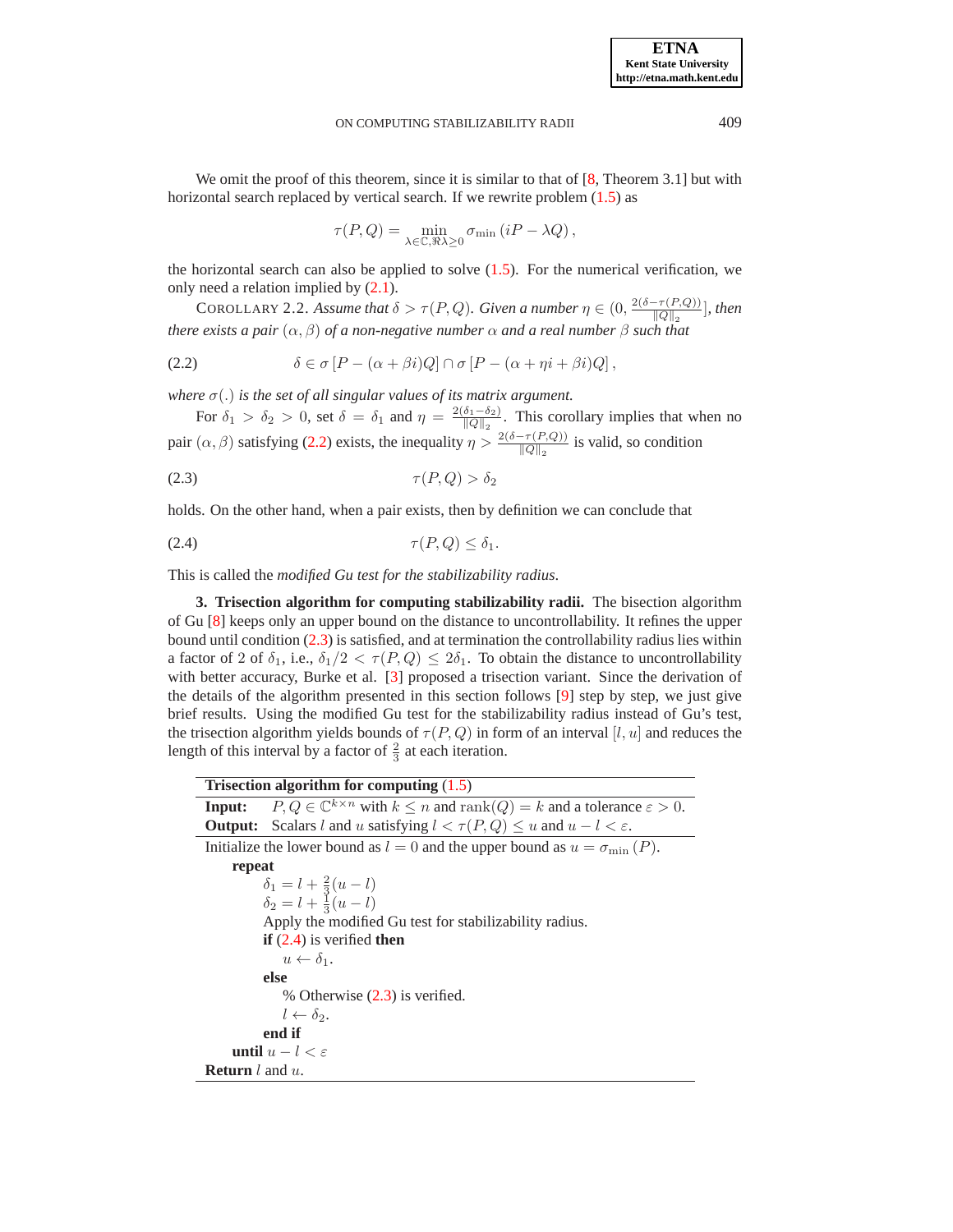410 D. C. KHANH, H. T. QUYEN, AND D. D. X. THANH

**3.1. Verification scheme.** Let the singular value decomposition of Q be

$$
Q = U \left[\Sigma \, 0\right] V^*,
$$

and define

$$
[P_1\ P_2]:=U^*PV,
$$

where  $P_1 \in \mathbb{C}^{p \times p}$  and  $P_2 \in \mathbb{C}^{p \times n-p}$ . It is remarkable that  $\delta \in \sigma[P - (\alpha + \beta i)Q]$  if and only if  $\alpha$  is an eigenvalue of the following matrix

$$
H(\beta,\delta) := \begin{bmatrix} \Sigma^{-1} P_1^* + i\beta I & -\delta \Sigma^{-1} \\ \Sigma^{-1} \hat{P}_2 & \Sigma^{-1} P_1 - i\beta I \end{bmatrix},
$$

where  $\hat{P}_2 := \frac{P_2 P_2^*}{\delta} - \delta I$ . Then, condition [\(2.2\)](#page-2-1) is equivalent to the fact that the following Sylvester equation

<span id="page-3-0"></span>
$$
H(\beta, \delta)X + XH(\beta + \eta, \delta) = 0
$$

has a nontrivial solution. By the Kroneckerization of this Sylvester equation, for the verification of a pair  $(\alpha, \beta)$  satisfying [\(2.2\)](#page-2-1), we search at first for an imaginary eigenvalue i $\beta$  of the following matrix

(3.1) 
$$
\mathcal{A} := \frac{1}{2} \left( \begin{bmatrix} -\delta C_2 & \delta C_1 \\ B_1 & -B_2 \end{bmatrix} \begin{bmatrix} A_3 - A_4 & 0 \\ 0 & A_2 - A_1 \end{bmatrix}^{-1} \begin{bmatrix} B_2 & \delta C_1 \\ B_1 & \delta C_2 \end{bmatrix} + \begin{bmatrix} A_2 - A_3 & 0 \\ 0 & A_1 - A_4 \end{bmatrix} \right),
$$

where

$$
A_1 := I \otimes (\Sigma^{-1} P_1),
$$
  
\n
$$
A_2 := (\Sigma^{-1} P_1 - i\eta I)^T \otimes I,
$$
  
\n
$$
A_3 := I \otimes (\Sigma^{-1} P_1^*),
$$
  
\n
$$
A_4 := (\Sigma^{-1} P_1^* + i\eta I)^T \otimes I,
$$
  
\n
$$
B_1 := I \otimes (\Sigma^{-1} \hat{P}_2),
$$
  
\n
$$
B_2 := (\Sigma^{-1} \hat{P}_2)^T \otimes I,
$$
  
\n
$$
C_2 := (\Sigma^{-1})^T \otimes I.
$$

Next, if there exists an imaginary eigenvalue  $i\beta$  of [\(3.1\)](#page-3-0) such that the matrices  $H(\beta, \delta)$ and  $H(\beta + \eta, \delta)$  share a common non-negative eigenvalue  $\alpha$ , then the verification succeeds.

**3.2. Eigenvalue search.** We can observe that searching for an imaginary eigenvalue  $i\beta$ of  $A \in \mathbb{C}^{2p^2 \times 2p^2}$  is the key operation of the modified Gu test for the stabilizability radius. In [\[3\]](#page-4-1), the Matlab function *eig* can solve the search problem at a cost of  $O(k^6)$ . In [\[9\]](#page-5-3), an algorithm for searching real eigenvalues of a matrix in  $\mathbb{C}^{2p^2 \times 2p^2}$  is given at a cost of  $O(p^4)$ on average by employing a shift-and-invert Arnoldi method of the matrix at a cost of  $O(p^3)$ . Clearly, we can search for a real eigenvalue  $\beta$  of  $-i\mathcal{A}$  instead of searching for an imaginary eigenvalue i $\beta$  of A. Moreover, the linear system  $(-iA - \nu I)v = u$  can be solved at a cost of  $\mathcal{O}(p^3)$  for any  $\nu \in \mathbb{R}$ , by means of a Sylvester equation solver (such as the LAPACK routine *dtrsyl* [\[1\]](#page-4-4)) as indicated by the following lemma.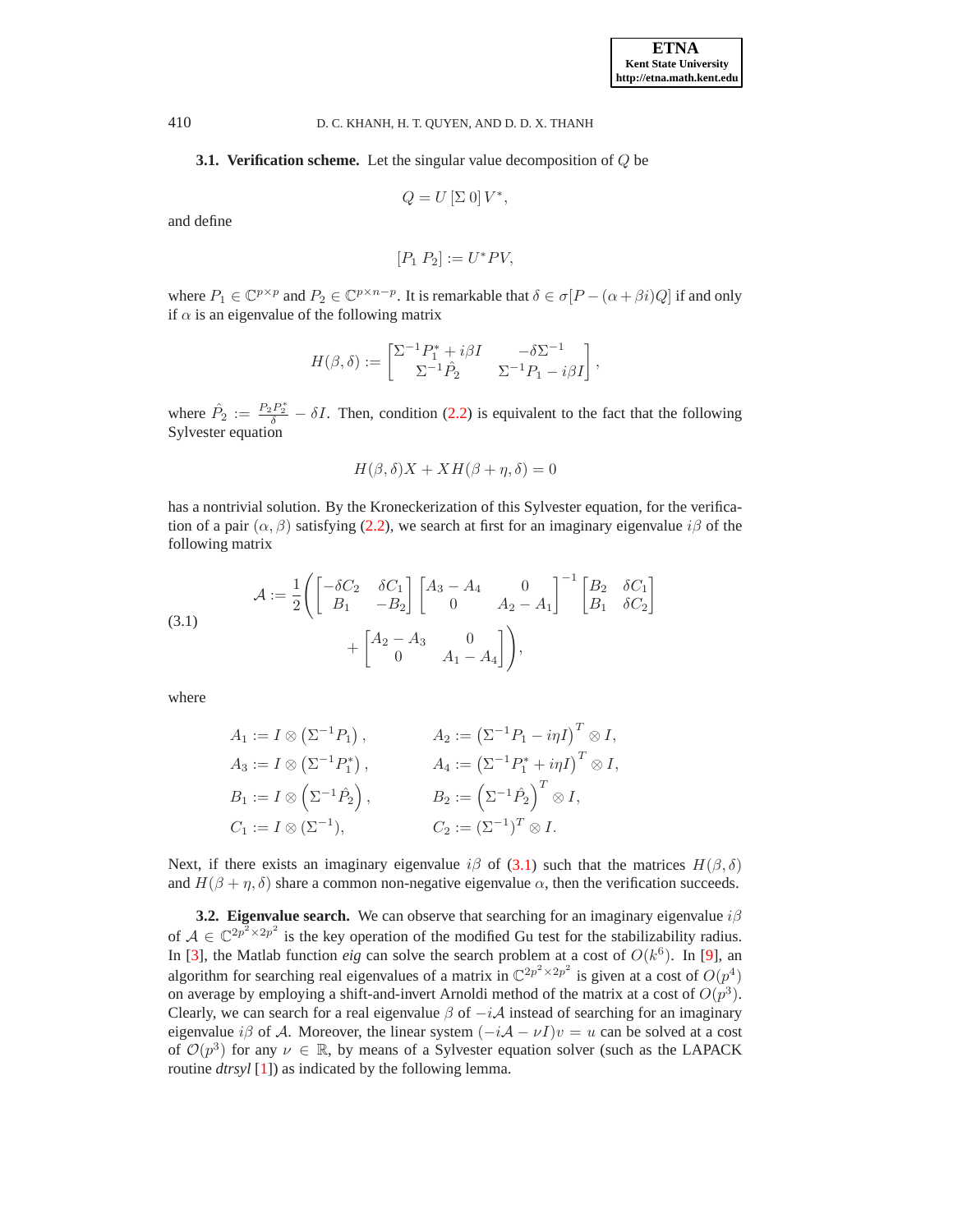### ON COMPUTING STABILIZABILITY RADII 411

LEMMA 3.1. Let  $u \in \mathbb{C}^{2p^2}$  and suppose that  $v \in \mathbb{C}^{2p^2}$  is the solution of the linear *system*  $(-iA - \nu I)v = iu$ *. Then the following Sylvester equation* 

(3.2) 
$$
\begin{bmatrix} \Sigma^{-1} P_1^* + i\nu I - \delta \Sigma^{-1} \\ \Sigma^{-1} \hat{P}_2 \Sigma^{-1} P_1 - i\nu I \end{bmatrix} Z - Z \begin{bmatrix} \Sigma^{-1} P_1^* + i(\eta + \nu)I - \delta \Sigma^{-1} \\ \Sigma^{-1} \hat{P}_2 \Sigma^{-1} P_1 - i(\eta + \nu)I \end{bmatrix} = 2 \begin{bmatrix} 0 & -U_1 \\ U_2 & 0 \end{bmatrix}
$$

*has a unique solution*  $Z = \begin{bmatrix} W_1 & V_1 \ V & W_1 \end{bmatrix}$  $V_2$   $W_2$ *where*  $u = \begin{bmatrix} \text{vec}(U_1) \\ \text{vec}(U_2) \end{bmatrix}$  $\textbf{vec}(U_2)$  $\int$  and  $v = \begin{bmatrix} \text{vec}(V_1) \\ \text{vec}(V_2) \end{bmatrix}$  ${\bf vec}(V_2)$ *.*

<span id="page-4-3"></span>**4. Numerical experiments.** Setting  $P := A$  and  $Q := I$ , we observe that  $\tau(P, Q)$  is the stability radius of the system  $(1.1)$ . Hence, we can compare the accuracy of our method given in this paper and the method for computing the stability radius given in [\[2,](#page-4-5) [13\]](#page-6-4). Table [4.1](#page-4-6) presents this comparison for a variety of examples chosen from EigTool [\[15\]](#page-6-5) with a tolerance of 10<sup>−</sup><sup>4</sup> . All the tests are run using Matlab 6.5 under Linux on a PC.

| Example                  | New method         | Method in $[2]$ |
|--------------------------|--------------------|-----------------|
| Airy(5)                  | (0.00370, 0.00380] | 0.0038          |
| Airy(10)                 | (0.01245, 0.01254] | 0.0125          |
| Convection Diffusion(5)  | (0.60395, 0.60403] | 0.6040          |
| Convection Diffusion(10) | (0.75310, 0.75317] | 0.7532          |
| Transient $(5)$          | (0.02935, 0.02942] | 0.0294          |
| Transient $(10)$         | (0.02025, 0.02032] | 0.0203          |

<span id="page-4-6"></span>TABLE 4.1 *Stability radii with tolerance* =  $10^{-4}$ .

For the next results, we again choose matrices A from EigTool  $[15]$  and let B be matrices with normally distributed entries. Table [4.2](#page-5-4) displays the results of  $\tau_0(A, B)$  and  $\tau_1(A)$  in the second and the third columns, respectively, when we apply our method for computing problem [\(1.5\)](#page-1-1). These results illustrate the inequality given in [\[12\]](#page-6-2) that  $\tau_0(A, B) \leq \tau_1(A)$ . In particular, the result for the Godunov and Skew Laplacian matrices show the importance of computing the stabilizability radius when only the system matrix A is perturbed.

**Acknowledgment.** The Matlab software used for computing the general problem [\(1.5\)](#page-1-1) in the numerical experiments is based on software provided by Emre Mengi. The authors thank the referees for their careful reading of the manuscript and insightful comments.

#### **REFERENCES**

- <span id="page-4-4"></span>[1] E. ANDERSON, Z. BAI, C. BISCHOF, S. BLACKFORD, J. DEMMEL, J. DONGARRA, J. DU CROZ, A. GREENBAUM, S. HAMMARLING, A. MCKENNEY, AND D. SORENSON, *LAPACK Users's Guide*, 3rd ed., SIAM, Philadelphia, 1999.
- <span id="page-4-5"></span>[2] S. BOYD, V. BALAKRISHNAN, *A regularity result for the singular values of a transfer matrix and a quadratically convergent algorithm for computing its*  $L_{\infty}$ *-norm*, Systems Control Lett., 15 (1990), pp. 1–7.
- <span id="page-4-1"></span>[3] J. V. BURKE, A. S. LEWIS, AND M. L. OVERTON, *Pseudospectral components and the distance to uncontrollability*, SIAM J. Matrix Anal. Appl., 26 (2004), pp. 350–361.
- <span id="page-4-2"></span>[4] R. BYERS, *Detecting nearly uncontrollable pairs*, in Proceedings of the International Symposium MTNS-89, Vol. III, M. A. Kaashoek, J. H. van Schuppen, and A. C. M. Ran, eds., Birkhäuser, Boston, 1990, pp. 447–457.
- <span id="page-4-0"></span>[5] R. EISING, *The distance between a system and the set of uncontrollable systems*, in Mathematical Theory of Networks and Systems (Beer Sheva, 1983), P. A. Fuhrmann, ed., Lecture Notes in Control and Information Sciences, 58, Springer, London, 1984, pp. 303–314.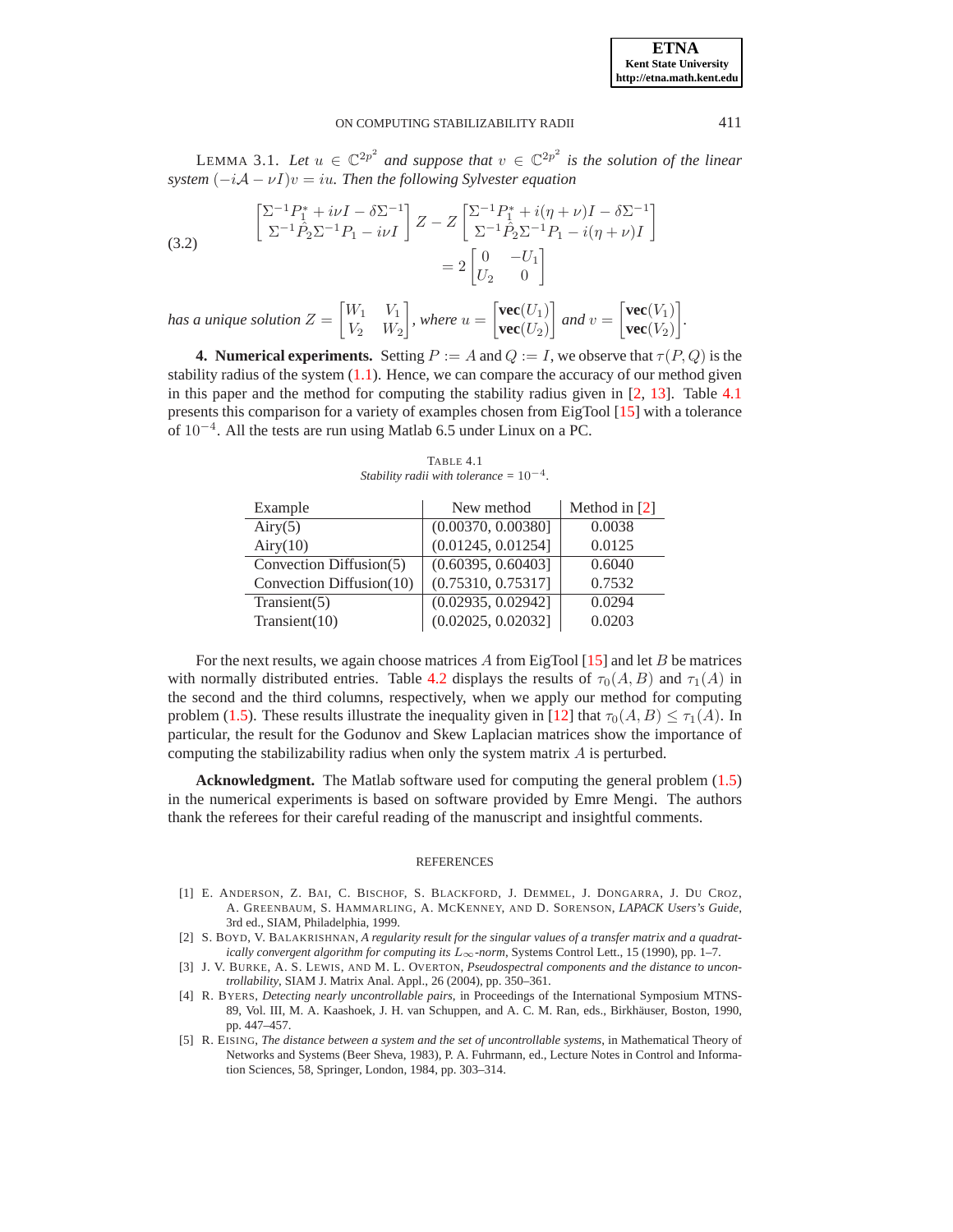# 412 D. C. KHANH, H. T. QUYEN, AND D. D. X. THANH

<span id="page-5-4"></span>TABLE 4.2 *Stabilizability radii with tolerance =* 10−<sup>4</sup> *.*

| Example                    | $\tau_0(A,B)$                   | $\tau_1(A)$            |
|----------------------------|---------------------------------|------------------------|
| Airy(5,2)                  | (0.03777, 0.03786]              | (0.04286, 0.04296]     |
| Airy(10,4)                 | (0.16442, 0.16449]              | (0.16822, 0.16829]     |
| Basor Morrison(5,2)        | (0.72733, 0.72740]              | (1.45174, 1.45181)     |
| Basor Morrison(10,4)       | (0.76689, 0.76696]              | (1.41940, 1.41948]     |
| Chebyshev $(5,2)$          | (0.75035, 0.75044]              | (1.61063, 1.61073)     |
| Chebyshev(10,4)            | (0.82703, 0.82711]              | (2.50581, 2.50591]     |
| Comparison(5,2)            | (0.42431, 0.42438)              | (0.71518, 0.71525)     |
| Companion(10,4)            | (0.65862, 0.65868]              | (0.75474, 0.75481]     |
| Convection Diffusion(5,2)  | (0.76432, 0.76439)              | (1.12964, 1.12971]     |
| Convection Diffusion(10,4) | (2.08213, 2.08222]              | (3.10039, 3.10048]     |
| Davies $(5,2)$             | (0.23170, 0.23176]              | (5.51655, 5.51663)     |
| Davies $(10,4)$            | (0.70003, 0.70012]              | (6.19431, 6.19440]     |
| Demmel(5,2)                | (0.10152, 0.10159)              | (0.10152, 0.10159)     |
| Demmel(10,4)               | (0.27415, 0.27424]              | (0.27417, 0.27425)     |
| Frank(5,2)                 | $\overline{(0.45907, 0.45916]}$ | (0.80848, 0.80858]     |
| Frank(10,4)                | (0.69384, 0.69393]              | (0.85247, 0.85255]     |
| $\overline{Gallery(5,2)}$  | (0.50544, 0.50551]              | (0.43033, 0.43042]     |
| Gauss Seidel $(5,2)$       | (0.06383, 0.06392]              | (0.06323, 0.06332]     |
| Gauss Seidel(10,4)         | (0.07038, 0.07046]              | (0.07039, 0.07046]     |
| Godunov(7,3)               | (1.39651, 1.39659)              | (425.81455, 425.81464) |
| Grcar(5,2)                 | (0.49571, 0.49579)              | (0.57320, 0.57328)     |
| Grcar(10,4)                | (0.44178, 0.44185]              | (0.51903, 0.51911]     |
| Hatano $(5,2)$             | (1.31802, 1.31809)              | (0.48167, 0.48175)     |
| Hatano $(10,4)$            | (0.44865, 0.44872]              | (0.67699, 0.67708]     |
| Kahan $(5,2)$              | (0.18594, 0.18601]              | (0.18710, 0.18717]     |
| Kahan $(10,4)$             | (0.05592, 0.05599]              | (0.05651, 0.05658]     |
| Landau $(5,2)$             | (0.41766, 0.41773]              | (1.04564, 1.04572)     |
| Landau(10,4)               | (0.36615, 0.36623]              | (0.34016, 0.34023]     |
| Markov Chain(5,2)          | (0.04355, 0.04365)              | (0.04470, 0.04477]     |
| Markov Chain(10,4)         | (0.20548, 0.20557]              | (0.20852, 0.20861]     |
| Orr Sommerfield $(5,2)$    | (0.04834, 0.04841]              | (0.05296, 0.05305)     |
| Orr Sommerfield(10,4)      | (0.08401, 0.08408]              | (0.09904, 0.09911]     |
| Skew Laplacian(8,3)        | (27.86320, 27.86330)            | (32.94072, 32.94079)   |
| Supg(4,2)                  | (0.06546, 0.06554]              | (0.06612, 0.06619]     |
| Supg(9,4)                  | (0.03810, 0.03817]              | (0.03638, 0.03644]     |
| Transient(5,2)             | (0.38264, 0.38273]              | (0.39787, 0.39796]     |
| Transient $(10,4)$         | (0.34967, 0.34974]              | (0.35715, 0.35722]     |
| Twisted $(5,2)$            | (0.14929, 0.14936]              | (0.20265, 0.20273)     |
| Twisted $(10,4)$           | (0.77197, 0.77204]              | (1.01131, 1.01140]     |

<span id="page-5-1"></span><span id="page-5-0"></span>[6] , *Between controllable and uncontrollable*, Systems Control Lett., 4 (1984), pp. 263–264.

<span id="page-5-3"></span>[9] M. GU, E. MENGI, M. L. OVERTON, J. XIA, AND J. ZHU, *Fast methods for estimating the distance to*

<sup>[7]</sup> M. GAO AND M. NEUMANN, *A global minimum search algorithm for estimating the distance to uncontrollability*, Linear Algebra Appl., 188/189 (1993), pp. 305–350.

<span id="page-5-2"></span><sup>[8]</sup> M. GU, *New methods for estimating the distance to uncontrollability*, SIAM J. Matrix Anal. Appl., 21 (2000), pp. 989–1003.